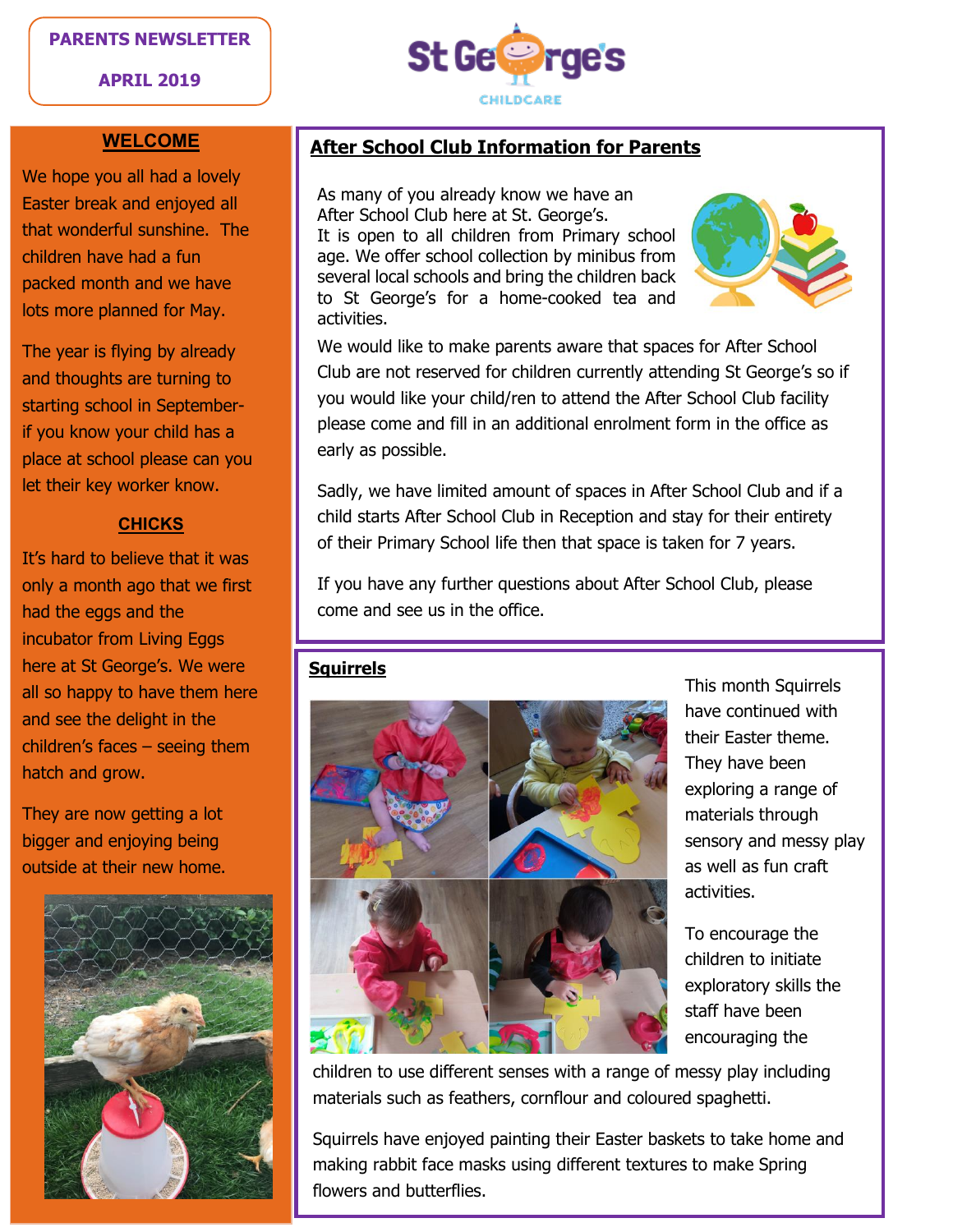

# **DIARY DATES**

| St George's          | <b>Monday</b>         |
|----------------------|-----------------------|
| closed               | 6 <sup>th</sup> May   |
|                      |                       |
| - Bank Holiday       |                       |
|                      |                       |
| Little Dragons       | Friday                |
| finishes             | 24 <sup>th</sup> May  |
|                      |                       |
| St George's          | Monday                |
| closed               | 27 <sup>th</sup> May  |
|                      |                       |
| -Bank Holiday        |                       |
|                      |                       |
| <b>May Half Term</b> | Tuesday               |
| <b>Holiday Club</b>  | 28th <sub>-31st</sub> |
|                      | May                   |
|                      |                       |
| Little Dragons       | Monday                |
| back                 | 3rd June              |
|                      |                       |

#### **HOLIDAY CLUB**

We have released dates for May Half Term Holiday Club for school age children from 28<sup>th</sup> -31<sup>st</sup> May. If you wish to book a place, please download a form from our website or email Kate. [kate.foulkes@stgeorgeschildcare.](mailto:kate.foulkes@stgeorgeschildcare.co.uk) [co.uk.](mailto:kate.foulkes@stgeorgeschildcare.co.uk)

Summer Holiday places will be released at the end of May.



# **Little Dragons**



Little Dragons had a wonderful time visiting The Dairy at the end of last term. They sang songs and chatted to the residents. The children enjoyed hosting their Easter Coffee Morning and raised money for toys and resources.

The children have been getting involved in gardening this term- now the weather is getting warmer and they have been watering their seeds regularly and talking about what plants need to grow. This week they are planting onions, courgettes and tomatoes.

This term's topic is 'farm animals' and 'summer'.

# **After School Club**

The After School Club children have returned after the Easter holidays and the topic this term is 'growing vegetables'. The children will be sewing seeds in our allotment behind the den in the garden. They have also drawn vegetable pictures to be placed in the beds where the tomatoes, carrots, onions and pumpkins will be growing. This will follow on from their healthy eating topic.



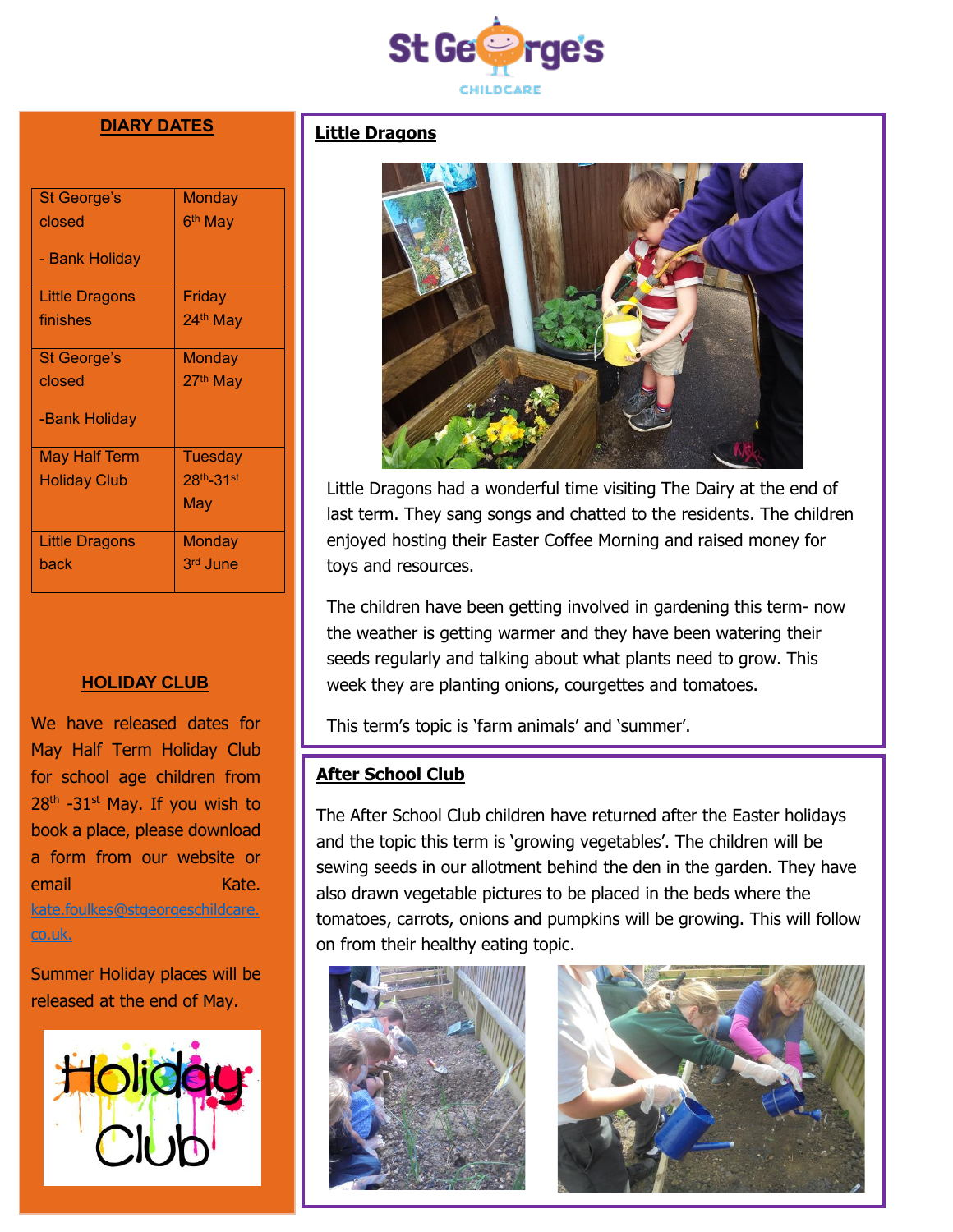# **Moles STAFF**

This month we have said farewell to Abi our Fundraising Manager. We wish her well for her next challenge.

We are delighted to announce that we will be welcoming Becky King back to St George's. Becky will be coming to take on the role of Fundraising Manager at the beginning of May.



#### **LOVE US…RATE US!**

We invite you to rate and write a review about St George's on our Facebook page and Google! Thank you.



The children have been exploring different resources to thread -developing their hand-to-eye coordination. They have used a variety of utensils extending their enjoyment of filling and emptying- this gives them the opportunity for fine motor skills as well as further practice with handto-eye coordination.

# **Badgers**

Badgers have been exploring the themes of Spring and Easter- the children have made some lovely Spring crafts and enjoyed Easter Egg hunts in the garden.

The Easter Bonnet Parade was a great success and the children looked great. We raised over £200! Thank you to everyone who contributed.

Some of the children got to visit the dinosaur exhibition in the Royal Victoria Place recently. They loved looking at the different species of dinosaurs and learning all about them.